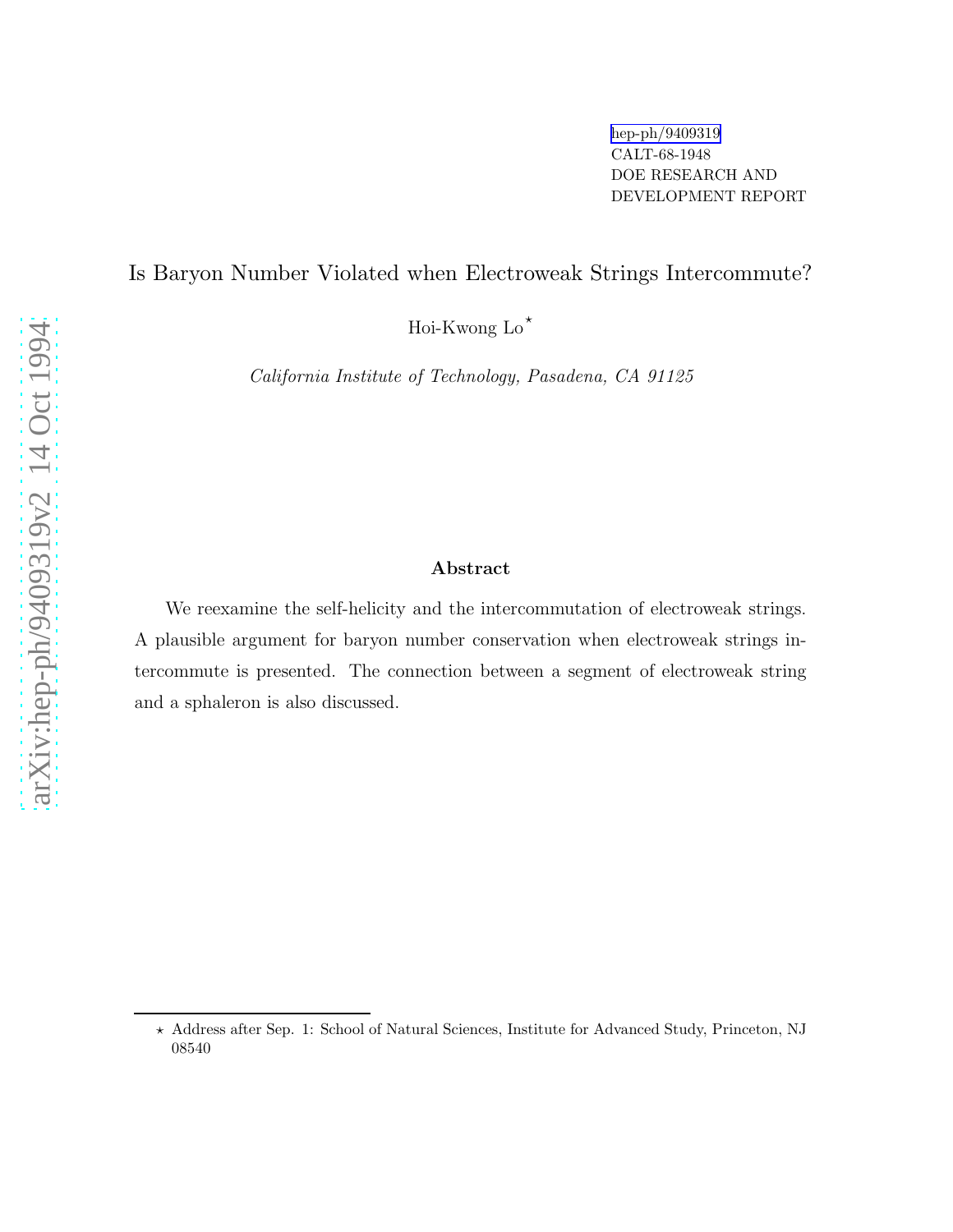One of the most basic observational facts in cosmology is the predominance of matter over antimatter. In 1967 Sakharov<sup>[1]</sup> considered the possibility that the Universe began in a baryon-symmetric state but that particle interactions produced a net asymmetry. In addition to baryon-number violation, this requires  $C$  and  $\overline{CP}$  violation as well as a departure from thermal equilibrium.<sup>[2]</sup> In the standard electroweak theory all three conditions are satisfied. Baryogenesis during the weak phase transition<sup>[3]</sup> is particularly interesting as it may eventually be experimentally verifiable.

Recently, there has been a revival of interest in the study of classical solutions in the standard model of the electroweak interactions.<sup>[4]</sup> It has been conjectured  $[5,6,7]$ that a segment of electroweak string, which connects a monopole to an antimonopole is a kind of "stretched" sphaleron. Since the sphaleron<sup>[8,9]</sup> is of crucial interest to the study of baryon number violation processes, one may contemplate the role electroweak strings in baryogenesis shortly after the cosmological electroweak phase transition.<sup>[10]</sup>

In a recent Letter, it is pointed out that the baryon number anomaly equation may be interpreted as a conservation law for baryon number minus helicity. Since the helicity is a sum of link and twist numbers, linked and twisted loops of electroweak string necessarily carry baryon number. It is also claimed that helicity and hence baryon number is conserved when electroweak strings intercommute.<sup>[11]</sup> However, two things put the argument given by those authors for baryon number conservation during intercommutation in doubt. First, the configuration after intercommutation given in Ref. 6 is implausible. Second, self-helicity is not properly accounted for in that Letter.

The main point of this Letter is to give a careful calculation of self-helicity and present a plausible electroweak string configuration after intercommutation. A proper calculation of helicity with our field configuration after intercommutation suggests that helicity is conserved when electroweak strings intercommute. We also clarify the connection between the sphaleron and a segment of Z string connecting a monopole and an antimonopole.

We will briefly review the concept of helicity of electroweak strings.<sup>[6,7]</sup> Our start-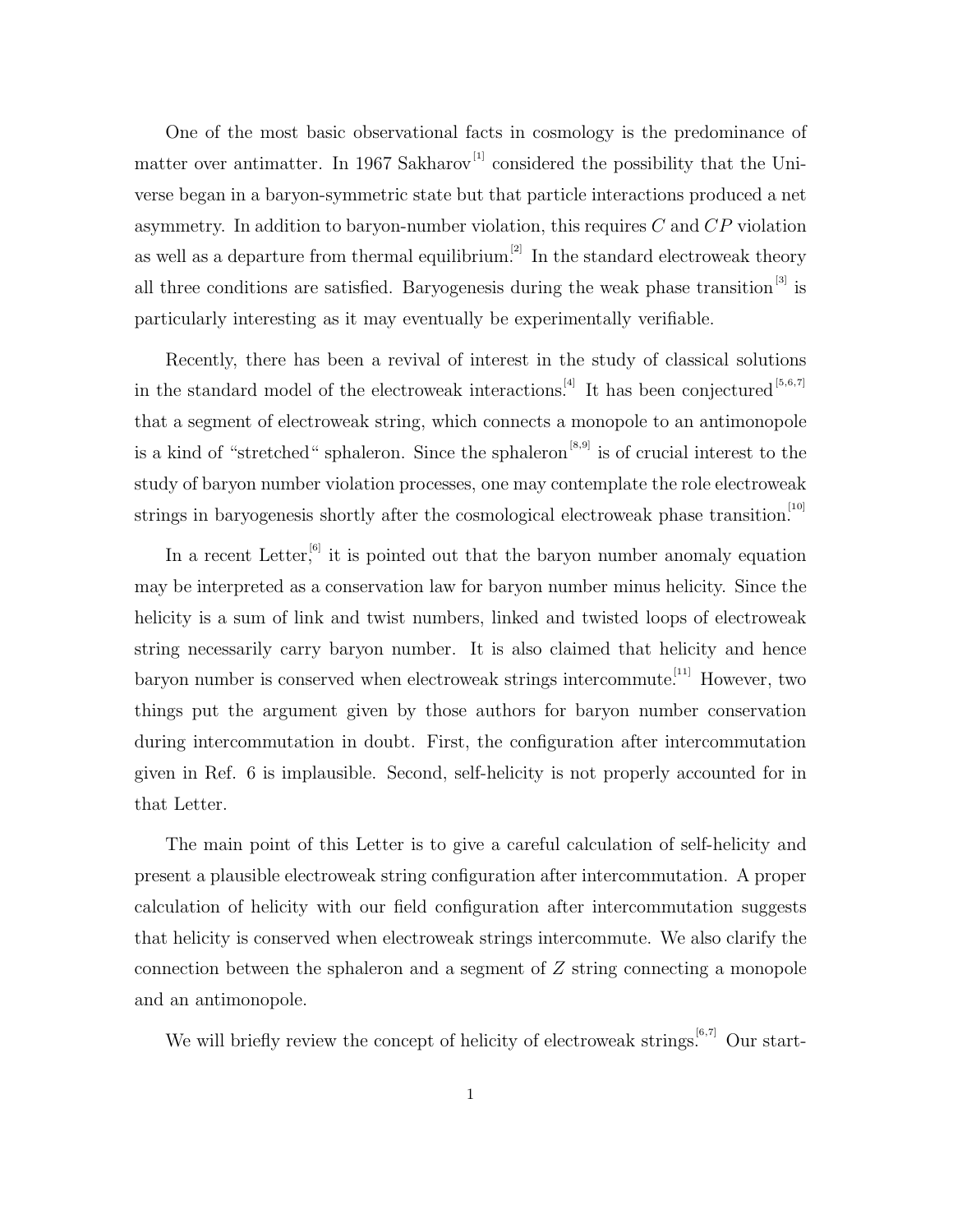ing point is the Adler-Bell-Jackiw anomaly equation

$$
\partial_{\mu}J_{B}^{\mu} = \frac{N_{F}}{32\pi^{2}} [g^{2}W_{a}^{\mu\nu}\tilde{W}_{\mu\nu}^{a} - g^{\prime 2}Y_{\mu\nu}\tilde{Y}^{\mu\nu}], \qquad (1)
$$

where  $N_F$  is the number of families,  $W_a^{\mu\nu}$   $a = 1, 2, 3$  and  $Y_{\mu\nu}$  are the  $SU(2)$  and  $U_Y(1)$ field strengths respectively. Note that the right hand side can be expressed as a total divergence. We define the Chern-Simons numbers  $N_{CS}$  and  $n_{CS}$ 

$$
N_{CS} \equiv \frac{g^2}{32\pi^2} \int d^3x \epsilon^{ijk} [W_{aij}W_k^a - \frac{g}{3} \epsilon_{abc} W_i^a W_j^b W_k^c]
$$
  

$$
n_{CS} \equiv \frac{g'^2}{32\pi^2} \int d^3x \epsilon^{ijk} Y_{ij} Y_k,
$$
 (2)

where  $W_k^a$  and  $Y_k$  are gauge potentials and obtain by integrating Eq. (1) over a spacetime volume that the change in baryon number is related to the changes in the Chern-Simons numbers:

$$
\Delta B = N_F (\Delta N_{CS} - \Delta n_{CS}).\tag{3}
$$

The Chern-Simons number is not a meaningful physical quantity as it changes by an integer upon a large gauge transformation. However, the change in the Chern-Simons number in any physical process is guage invariant. We will be interested in Z string configurations in which  $W^1_\mu = W^2_\mu = 0^{12}$ . With this simplification and the transformation

$$
Z_j = \cos \theta_w W_j^3 - \sin \theta_w Y_j
$$
  
\n
$$
A_j = \sin \theta_w W_j^3 + \cos \theta_w Y_j.
$$
\n(4)

Eq. (2) gives<sup>[13]</sup>

$$
N_{CS} - n_{CS} = \frac{\alpha^2}{16\pi^2} \int d^3x \left[ \cos(2\theta_w) B_Z \cdot Z + \frac{1}{2} \sin(2\theta_w) (B_Z \cdot A + B_A \cdot Z) \right] \tag{5}
$$

where  $\alpha = \sqrt{g^2 + g'^2}$ ,  $\tan \theta_w = g'/g$ , B denotes the magnetic field, and the subscripts denote the gauge field for which the magnetic field is to be evaluated. As discussed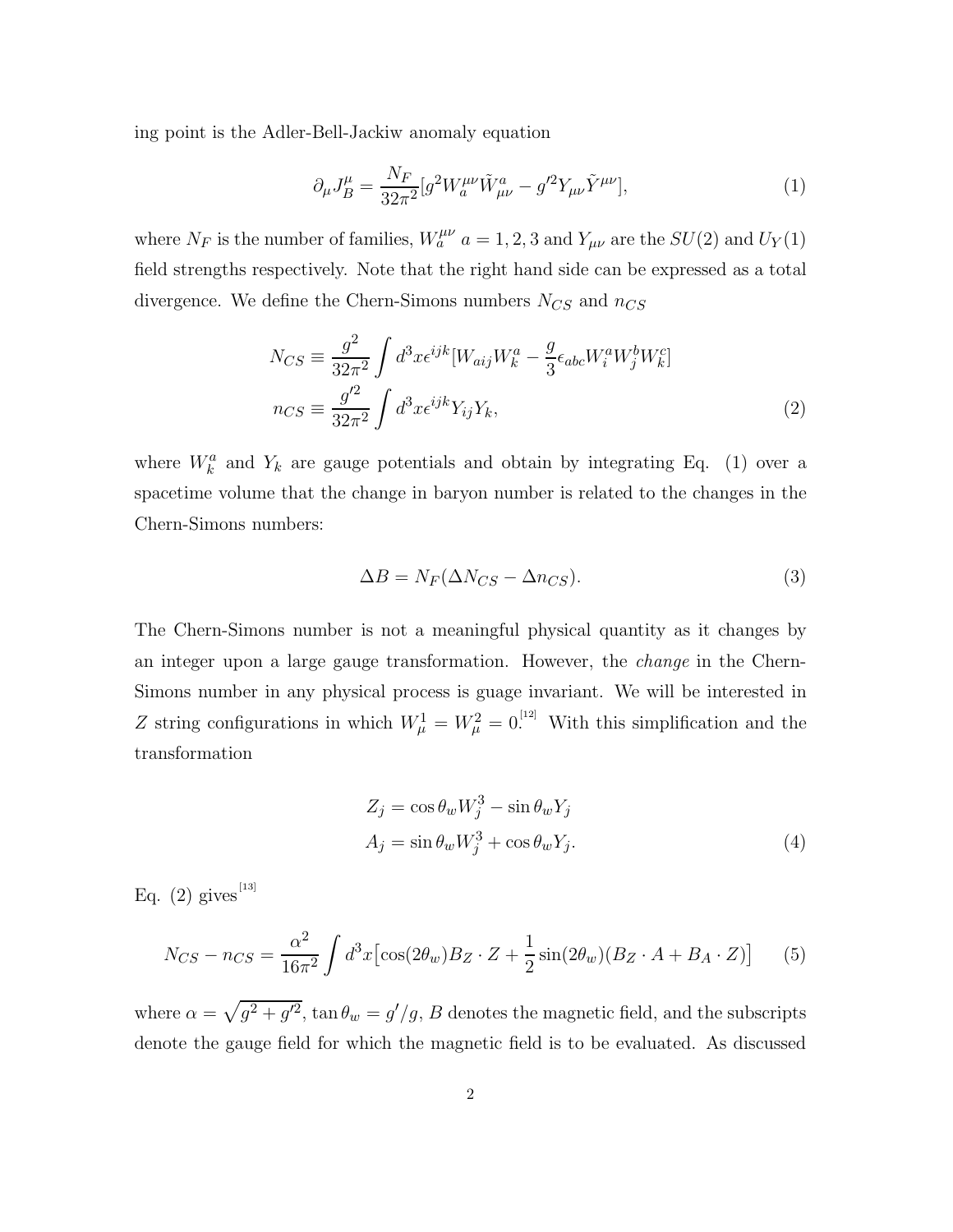by Vachaspati and Field, the first term on the r.h.s. has a simple interpretation in terms of the helicity<sup>[14,6,7]</sup> associated with the Z field

$$
H_Z = \int d^3x B_Z \cdot Z. \tag{6}
$$

The helicity is a measure of the linkage of the magnetic field. If space is divided into a collection of flux tubes, magnetic helicity arises from the internal structure within each flux tube, such as twist and kinking, and external relations between flux tubes, i.e. linking and knotting.<sup>[15]</sup> For two (untwisted) closed flux tubes linked once, a simple integration of Eq. (6) gives

$$
H = \pm 2\Phi_1 \Phi_2 \tag{7}
$$

where  $\Phi_1$  and  $\Phi_2$  measure the magnetic fluxes of the tubes and the sign of H depends on the sense of linkage. This ends our review of the discussion of helicity made by Vachaspati and Field.

Consider a Z string loop of flux  $\Phi$  that is twisted by an angle  $2p\pi$ . To compute its (internal) helicity,<sup>[16]</sup> let us divide the tube up into m "subtubes" each with the flux  $\Phi/m$ . The linking number of each pair of subtubes is the same as that of each pair of magnetic field lines in the loop. We observe that, for a pair of field lines in a uniformly twisted torus, one of the field lines can always be deformed to the axis of the tube without intersecting the second field line. Thus, the linking number is just  $p$ . The total helicity is the sum of these self-helicities plus the interactive helicities arising from the linkage of the flux tubes. Therefore,

$$
H = mH_m + 2\sum_{i < j} p\Phi_i \Phi_j,\tag{8}
$$

with  $\Phi_i = \Phi/m$   $(i = 1, 2, ..., m)$ . Since self-helicities scale as  $\Phi^2$ ,

$$
H = \frac{H}{m} + 2p \frac{m(m-1)}{2} \left(\frac{\Phi}{m}\right)^2 \tag{9}
$$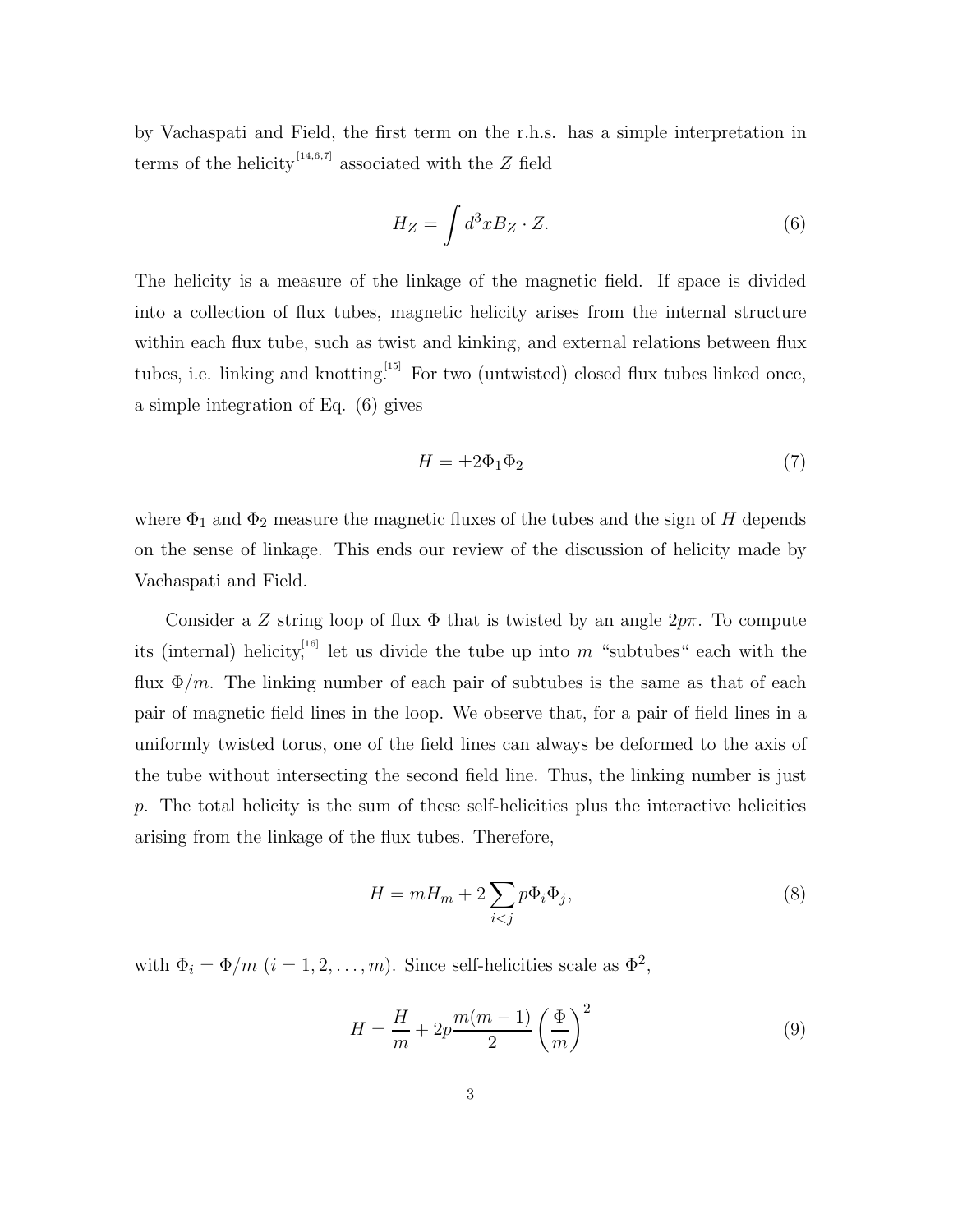$\mathrm{i.e.}^{^{[17]}}$ 

$$
H = p\Phi^2.
$$
 (10)

Let us turn to the main subject of our investigation: does intercommutation of electroweak strings violate helicity (and hence baryon number)? It is well known to fluid dynamicists that helicity is approximately conserved in the magnetohydrodynamics of fluids with negligible viscosities and large magnetic Reynolds numbers.<sup>[18]</sup> However, a network of electroweak string is far from a superconducting fluid. If viscous effects are negligible, a fluid can support no tangential stress. On the other hand, a string has string tension.

Generally speaking, naive reconnections of flux tubes after intercommutation violate helicity. Conservation of helicity would require (additional local) twisting (and/or writhing) of flux tubes after reconnections.  $[19]$ 

The question is: what happens in general when two electroweak strings intersect and intercommute? Consider a pair of antiparallel electroweak strings approaching each other. The magnetic field goes through zero. It breaks and reconnects immediately. Such a matching of field lines leads to helicity conservation during intercommutation.[20]. Pfister and Gekelman have proposed the following visual demonstration of helicity conservation with a simple Christmas ribbon.<sup>[21]</sup> Let us begin with two singly linked loops of untwisted ribbons as shown in Fig. 1(a). We arrange both ribbons such that they touch at one point and the Z fields are antiparallel there (as required for reconnection). We staple the ribbons together to the left and right of the contact point and cut the ribbons in between the staples (Fig.  $1(b)$ ). What we have obtained is one loop that has two complete  $(360^{\circ})$  twists as shown in Fig. 1(c). From equation (7) and (10), we find that both the initial and final configurations have a helicity of  $2\Phi^2$ . Therefore, helicity is conserved. For comparison, we also show the intercommutation of two unlinked string loops in Fig. 2. They intercommute to form an untwisted loop of string. Even though we have only discussed the case of two antiparallel electroweak strings, we conjecture that helicity conservation is valid for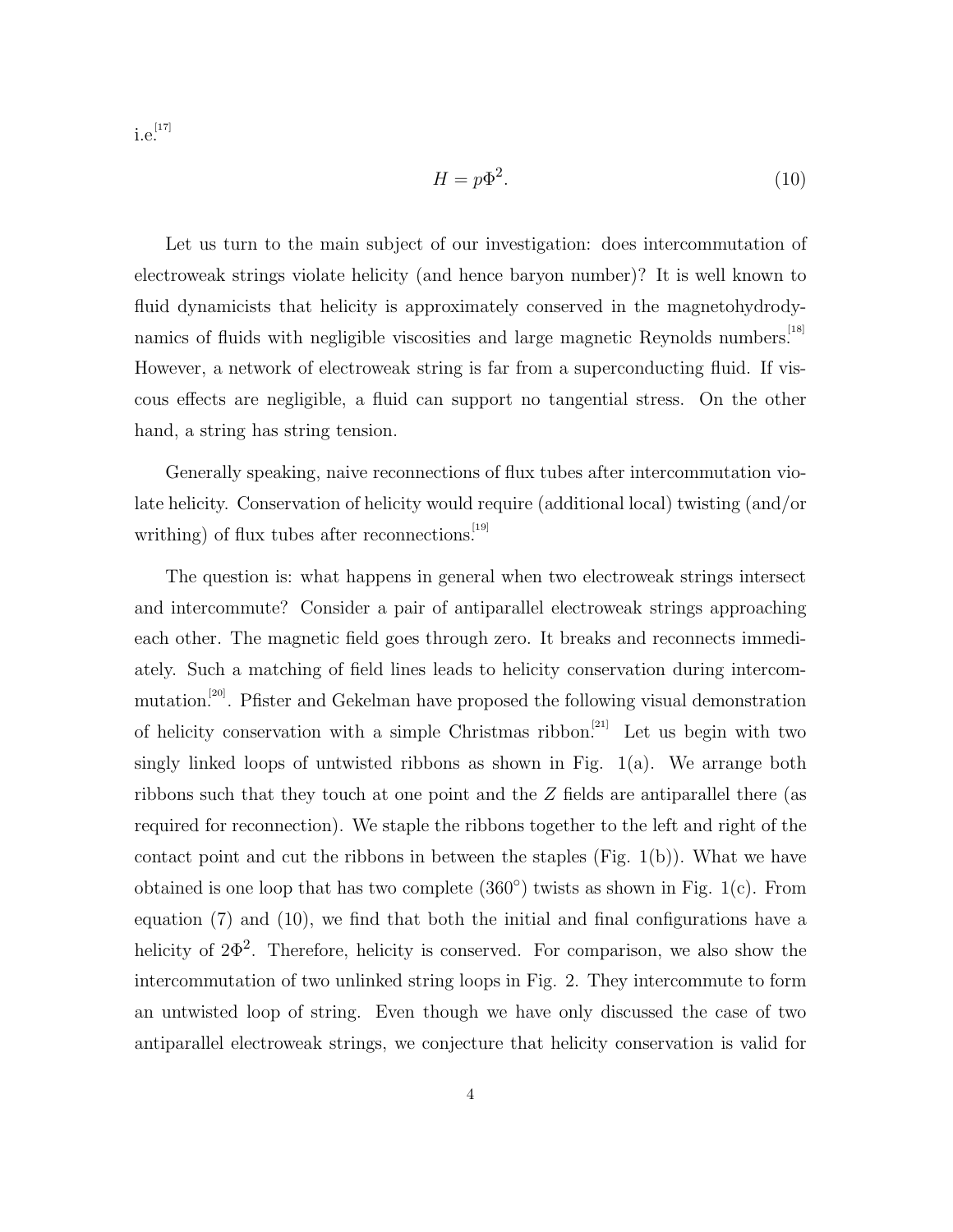electroweak strings intersecting at any angle. The magnetic field always goes through zero and reconnect immediately as in the case of perfect MHD.

A segment of  $Z$  string can also exist, but it has to connect a monopole  $(m)$  to an antimonopole  $(\bar{m})$ . The asymptotic field configurations of m and  $\bar{m}$  (each connected to a semi-infinite Z string) have been written by Nambu<sup>[22]</sup>

$$
\Phi_m = \begin{pmatrix} \cos(\theta_m/2) \\ \sin(\theta_m/2)e^{i\phi} \end{pmatrix}, \qquad \Phi_{\bar{m}} = \begin{pmatrix} \sin(\theta_{\bar{m}}/2) \\ \cos(\theta_{\bar{m}}/2)e^{i\phi} \end{pmatrix}, \tag{11}
$$

where  $\theta_m$  and  $\phi$  are spherical coordinates centered on m (and similarly for  $\bar{m}$ ) and the gauge field satisfies  $D_i\Phi = 0$ .<sup>[23]</sup> It has been suggested<sup>[5]</sup> that a segment of Z string is a kind of "extended" sphaleron. Here we are interested in a "family" of extended sphaleron by which we mean a set of field configurations each with a Chern-Simons number of  $1/2$  parametrized by a deformation variable, d, such that the  $d = 0$ element is a sphaleron. However, as discussed by M. Hindmarsh,<sup>[24]</sup> a simple symmetry argument shows that an untwisted segment of Z string has a Chern-Simons number zero rather than  $1/2$ . More recently, Vachaspati and Field<sup>[6]</sup> have considered the Higgs field configuration

$$
\Phi_{m\bar{m}}(\gamma) = \begin{pmatrix} \sin(\theta_m/2)\sin(\theta_{\bar{m}}/2)e^{i\gamma} + \cos(\theta_m/2)\cos(\theta_{\bar{m}}/2) \\ \sin(\theta_m/2)\cos(\theta_{\bar{m}}/2)e^{i\phi} - \cos(\theta_m/2)\sin(\theta_{\bar{m}}/2)e^{i(\phi-\gamma)} \end{pmatrix},
$$
(12)

where  $\theta_m$  and  $\theta_{\bar{m}}$  are the polar angles and  $\phi$  is the aximuth angle. Eq. (12) reduces to  $\Phi_m$  when  $\theta_{\bar{m}} \to 0$  and to  $e^{i\gamma} \Phi_{\bar{m}}$  when  $\theta_m \to \pi$  and, in addition, we perform the rotation  $\phi \to \phi + \gamma$ . Thus, we see that the antimonopole is rotated and globally transformed by  $U(1)$ . When  $\theta_m \to \pi$  and  $\theta_{\bar{m}} \to 0$ , Eq. (12) reduces to the configuration of an untwisted Z string. Therefore, Eq. (12) describes an untwisted segment of Z string connected to a monopole and a transformed antimonopole. See Fig. 1e of Ref. 6.

In Refs. 6 and 7 this configuration was also loosely interpreted as "a monopole and antimonopole connected by a Z string that is twisted through an angle  $\gamma$ ". We disagree with such an interpretation. Their reinterpreted configuration is, in fact,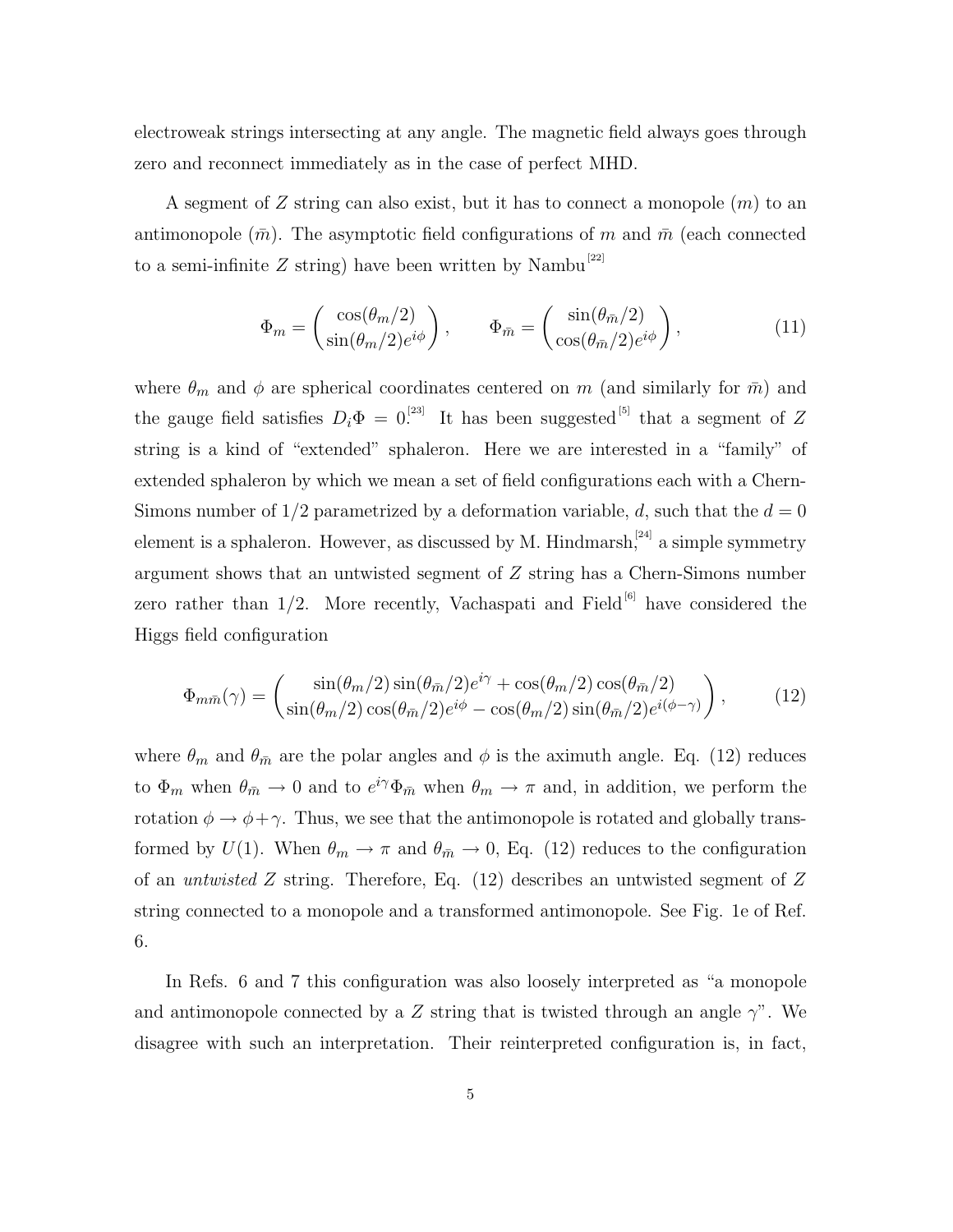Fig. 1d of Ref. 6. Starting with the field configuration of Fig. 1e, we can obtain the configuration of Fig. 1d by the following process. Divide the space into three regions,  $x < -a$ ,  $-a < x < a$  and  $x > a$ . In the first region, the two field configurations are the same. In the third region, Fig. 1d is obtained by rotating Fig. 1e by  $\gamma$ . (We are considering the general case where the twist is  $\gamma$ .) In the second region, the string is twisted. In other words, at each  $x$ , the configuration of Fig. 1d is locally the result of rotating Fig. 1e by an angle,  $\psi$ , a function of x such that  $\psi(x = -a) = 0$  and  $\psi(x = a) = \gamma$ . It is easy to see that the contributions from regions 1 and 3 to the Chern-Simons numbers of Fig. 1d and 1e are the same. In the second region, the untwisted string of Fig. 1e is replaced by one with a twist by  $\gamma$ . To compute the change of Chern-Simons number, we must not forget that since  $B_A$ is non-zero in the presence of monopoles, there are contributions from the last two terms on the right hand side of Eq.  $(5)$ <sup>[25]</sup> These two terms can be interpreted as the cross linkage of  $B_A$  with  $B_Z$ . Ignoring these terms for a moment, from Eq. (6) and (10) (with  $\Phi = 4\pi/\alpha$ ), the first term of Eq. (5) alone will give a difference of the Chern-Simons numbers  $\frac{\alpha^2}{16\pi^2} \cos(2\theta_w) \frac{\gamma}{2\pi}$  $rac{\gamma}{2\pi}$   $\left(\frac{4\pi}{\alpha}\right)$  $\frac{4\pi}{\alpha}$ ) $^2$  =  $\frac{\gamma}{2\pi}$  $\frac{\gamma}{2\pi}\cos(2\theta_w)$ . Let us now return to the cross linkage piece. Conservation of the hypercharge flux implies that  $^{[26]}$  the  $B_A$ flux flowing across a plane  $x = cst$  (for  $-a < x < a$ ) is  $\frac{4\pi}{\alpha} \tan \theta_w$ . Hence, from Eqs. (5), (6) and (7), the contribution to the change of C-S number from cross linkage is  $2\frac{\alpha^2}{16\pi}$  $\frac{\alpha^2}{16\pi^2}(\frac{1}{2})$  $\frac{1}{2}$ )  $\sin(2\theta_w) \frac{\gamma}{2\pi}$  $\frac{\gamma}{2\pi} 2(\frac{4\pi}{\alpha})(\frac{4\pi}{\alpha})\tan\theta_w = \frac{2\gamma}{\pi}$  $\frac{2\gamma}{\pi}\sin^2\theta_w$ . Summing the two contributions gives  $\frac{\gamma}{2\pi}(1+2\sin^2\theta_w)$ . Note that when the monopole and antimonopole at the two ends of a twisted segment of Z string are brought together and annihilate each other, a closed loop is formed and we expect  $B_A$  to go away.

The authors of Refs. 6 and 7 attempted to compute the Chern-Simons number of Fig. 1e. Unfortunately, they wrongly believed that the Chern-Simons number of Fig. 1e is the same as that of Fig. 1d. So, they argued as follows. If  $\gamma = 2\pi n/m$ , where n and  $m$  are integers, one can join together  $m$  of these twisted segments and form a loop of Z string that is twisted by an angle  $2\pi n$ . They concluded that the Chern-Simon number of the configuration in Eq. (12) is  $\frac{\gamma}{2\pi} \cos(2\theta_w)$  and for  $\gamma = \pi/\cos(2\theta_w)$  it has a Chern-Simons number of  $1/2$ . They conjectured that it is a "stretched" sphaleron.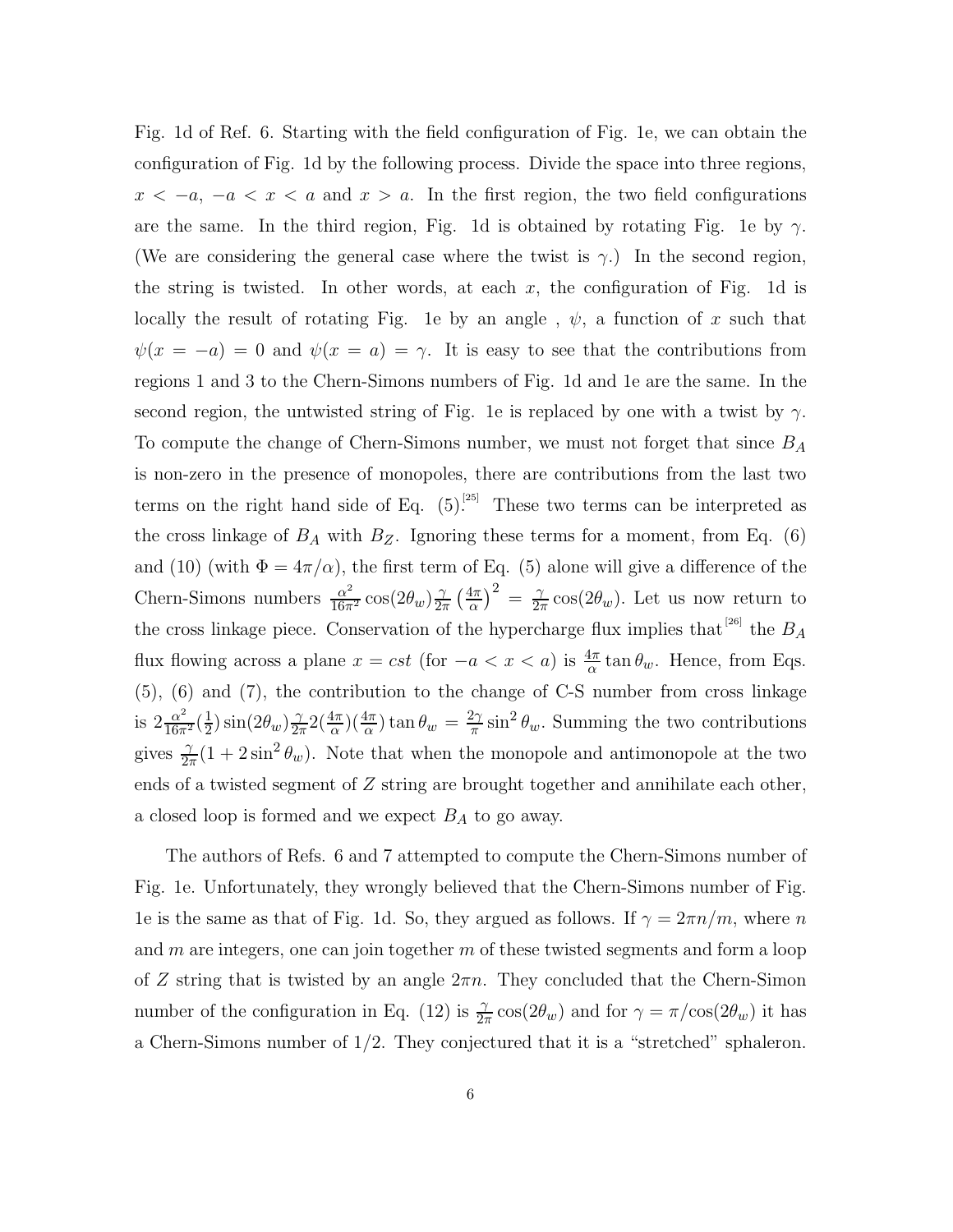This conjecture is not well motivated because as discussed in the last paragraph, the two configurations shown in Figs. 1d and 1e have different Chern-Simons numbers. What they have computed is actually the *contribution of the first term* of Eq. (5) to the difference of the Chern-Simons numbers of these two configurations rather than that of Fig. 1e.

One can obtain an extended sphaleron by setting  $\gamma = \pi$  and considering parity odd field configurations. In fact, there is a general theorem by Axenides and Johansen<sup>[27]</sup> which states that any parity odd configuration which as  $r \to \infty$  approaches the field configuration of the sphaleron (at  $\theta_w = 0$ ) have (1/2) as its Chern-Simons number.

The connection between a segment of electroweak string and a sphaleron is considered. Besides, we have discussed a plausible final field configuration of electroweak strings when they intersect and intercommute and presented a careful calculation of self-helicities. Taken together, they suggest that baryon number is conserved when electroweak strings intercommute. However, other processes in the course of evolution of electroweak strings may still lead to baryon number violation. An estimate for helicity density fluctuations produced during the electroweak phase transition has been made in Ref. 6. Suppose that a network of  $Z$  string was produced at the electroweak phase transition and it survives long enough to fall out of thermal equilibrium. Since the full electroweak Lagrangian, which governs the evolution of the system, is CP violating, a change of helicity in one direction is favored over the other and hence net change in baryon number may occur.

We are indebted to T. Vachaspati for many stimulating discussions and to J. Preskill for a critical reading of the manuscript. We also acknowledge helpful discussions with U. Aglietti, M. Axenides, M. Bucher, A. Y. K. Chui, M. James and C. L. Y. Lee. This work was supported in part by the U. S. Department of Energy under Grant No. DE-FG03-92-ER40701.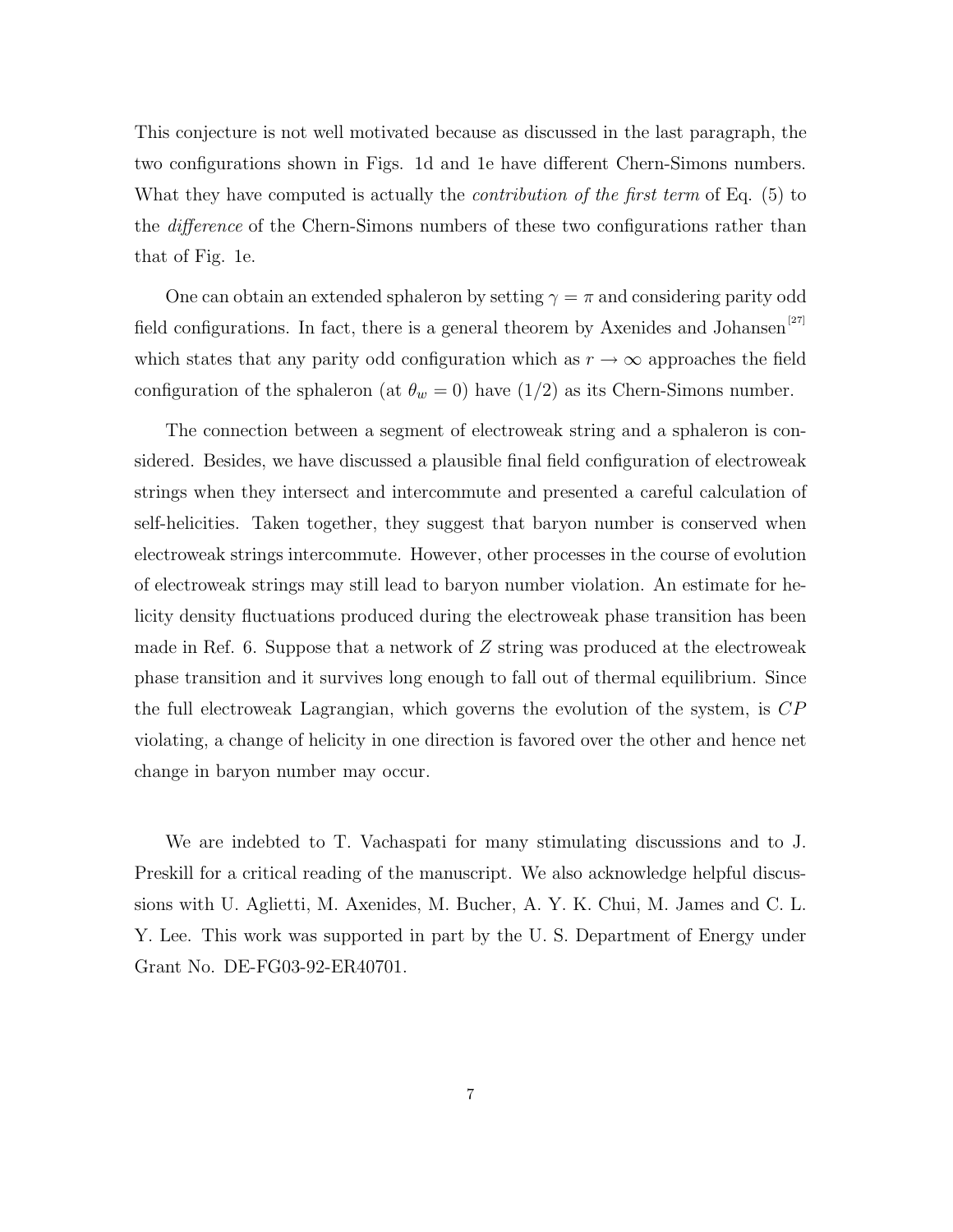## REFERENCES

- 1. A. D. Sakharov, JETP Lett. 5, 24 (1967).
- 2. S. Dimopoulos and L. Susskind, Phys. Rev. D18, 4500 (1978).
- 3. A. G. Cohen, D. B. Kaplan, and A. E. Nelson, Annu. Rev. Nucl. Part. Sci. 43, 27 (1993).
- 4. T. Vachaspati and A. Achúcarro, Phys. Rev. **D44**, 3067 (1991); T. Vachaspati, Phys. Rev. Lett. 68, 1977 (1992).
- 5. T. Vachaspati, "Electroweak Strings: a Progress Report," in proceedings to Texas/PASCOS 92: Relativistic Astrophysics and Particle Cosmology [Ann. N. Y. Acad. Sci. 688 (1993)], M. Barriola, T. Vachaspati, and M. Bucher, Phys. Rev. D. (to be published).
- 6. T. Vachaspati and G. B. Field, Phys. Rev. Lett. 73, 373 (1994).
- 7. T. Vachaspati, Report No. [hep-ph/9405286](http://arxiv.org/abs/hep-ph/9405286), 1994 (to be published).
- 8. N. S. Manton, Phys. Rev. D28, 2019 (1983).
- 9. F. R. Klinkhamer and N. S. Manton, Phys. Rev. D30, 2212 (1984).
- 10. Baryogenesis scenarios based on electroweak strings have been discussed by R. Brandenberger and A. C. Davis, Phys. Lett. B308, 79 (1993), M. Barriola, Report No. [hep-ph/9403323,](http://arxiv.org/abs/hep-ph/9403323) 1994 (to be published), and in Refs. 6 and 7.
- 11. Baryon number violation may still occur in other processes in the course of evolution of electroweak strings.
- 12. Such a gauge choice is consistent with the Lorentz gauge condition  $\partial^{\mu}W_{\mu}^{a}=0$ and is valid for  $dynamical Z$  strings.
- 13. In Refs. 6 and 7, the factor 16 in the denominator was mistaken to be 32. We thank T. Vachaspati for pointing this out. Because of another factor of 2 error of self-helicity to be discussed below (See 17 below), their calculation of the Chern-Simons number of a twisted string remains valid.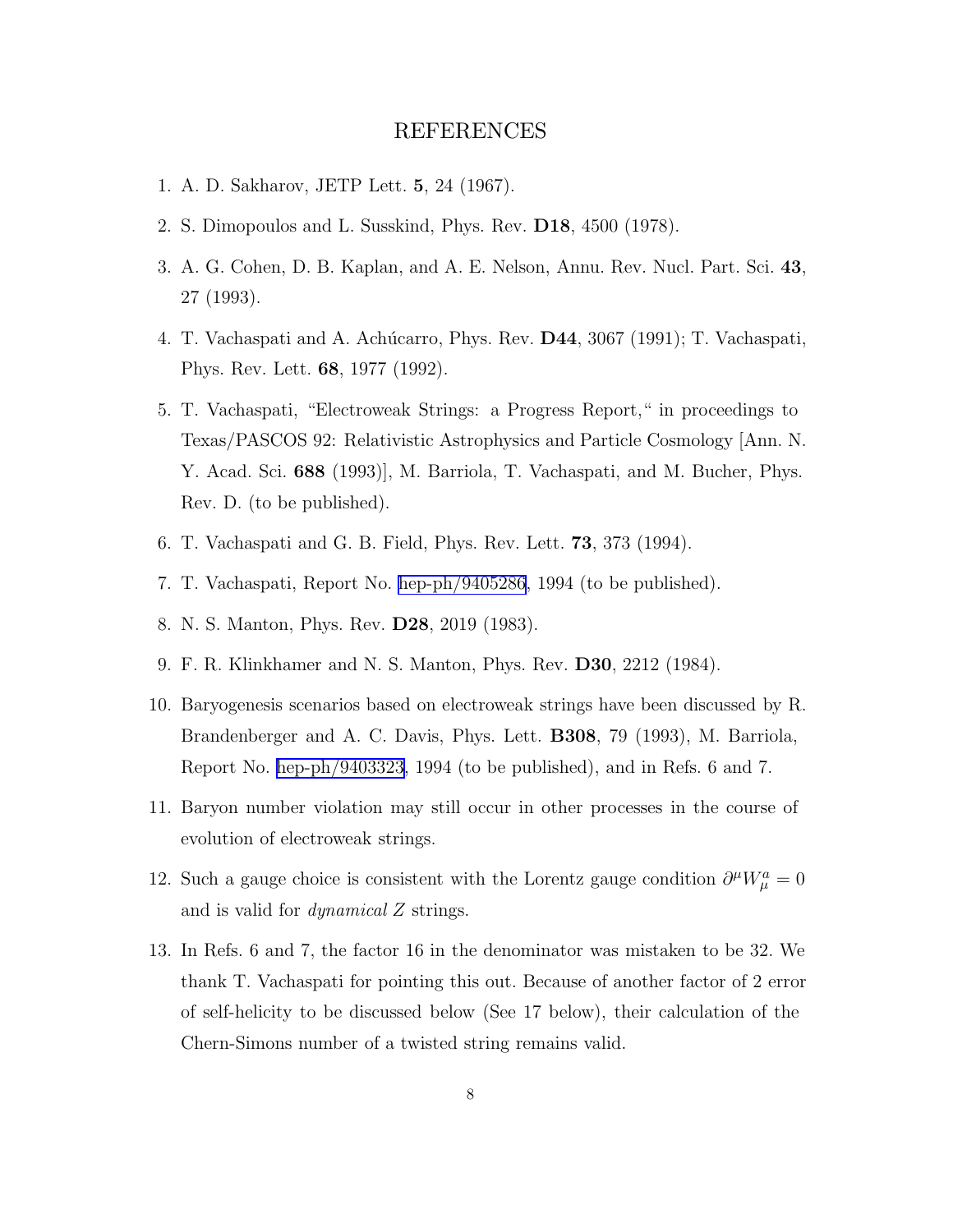- 14. J. J. Moreau, C. R. Acad. Sci. Paris 252, 2810 (1961); H. K. Moffatt, J. Fluid Mech. 35, 117 (1969); M. Berger and G. Field, J. Fluid Mech. 147, 133 (1984).
- 15. With  $W^1_\mu = W^2_\mu = 0$ , the  $SU(2)$  gauge field is Abelianized and the Z flux does not terminate. Later in this paper we will introduce monopoles and antimonopoles which rotate  $Z$  flux to  $A$  flux. Configurations with monopoles and antimonopoles, however, do not satisfy  $W^1_\mu = W^2_\mu = 0$ .
- 16. See e.g. R. I. Ricca and H. K. Moffatt, in Topological Aspects of the Dynamics of Fluids and Plasma, edited by H. K. Moffatt et al, NATO ASI series E Vol. 218 (Kluwer Academic Publishers, 1992).
- 17. Refs. 6 and 7 erroneously gave  $2p\Phi^2$  as the answer.
- 18. The magnetic Reynolds number  $R_m$  is defined to be  $\mu_0 \sigma u_0 l_0$  where  $\sigma$  is the electric conductivity of the fluid,  $u_0$  is a typical scale for the velocity field and  $l_0$  is a typical length scale over which it varies.
- 19. A. Ruzmaikin and P. Akhmetiev, in Topological Aspects of the Dynamics of Fluids and Plasma, edited by H. K. Moffatt et al, NATO ASI series E Vol. 218 (Kluwer Academic Publishers, 1992); Phys. Plasmas 1, 331 (1994).
- 20. The mathematical framework of "framed bordisms" is introduced in Ref. 19 in the discussion of the reconnection process. Note that, owing to their erroneous calculation of self-helicities, the final field configuration suggested by Vachaspati and Field actually violates helicity and is different from ours.
- 21. H. Pfister and W. Gekelman, Am. J. Phys. 59, 497 (1991).
- 22. Y. Nambu, Nucl. Phys. **B130**, 505 (1977).  $\Phi$  has been rescaled so that the vacuum manifold is given by  $\Phi^{\dagger} \Phi = 1$ .
- 23. This involves a gauge choice and assumes that there is no A flux in the semiinfinite flux tube.
- 24. M. Hindmarsh, Report No. [hep-ph/9408241](http://arxiv.org/abs/hep-ph/9408241).
- 25. We are grateful to T. Vachaspati for pointing this out.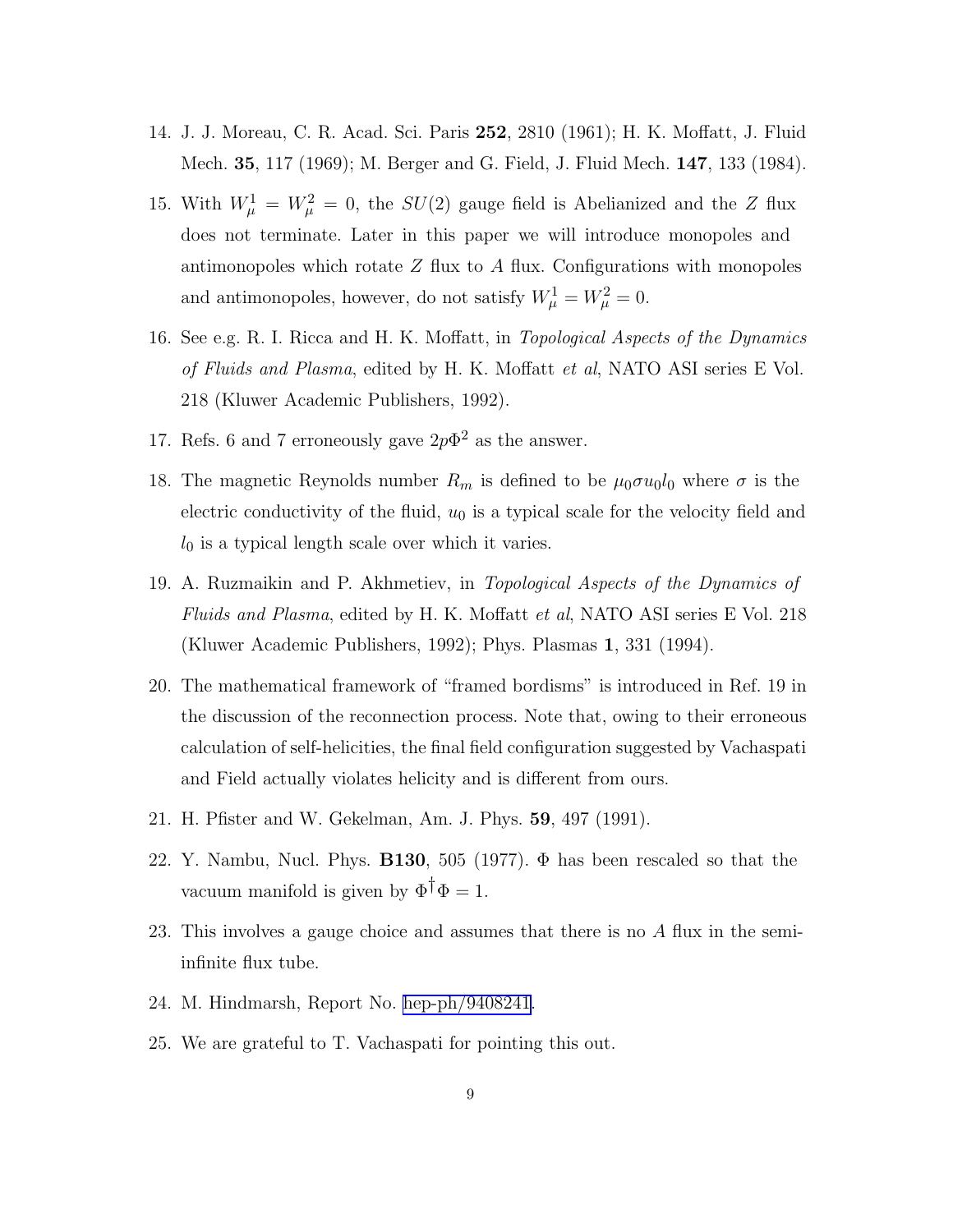26. T. Vachaspati, Report No. [hep-ph/9405285](http://arxiv.org/abs/hep-ph/9405285), 1994 (to be published).

27. M. Axenides and A. Johansen, Mod. Phys. Lett. A9, 1033 (1994).

## Figure Captions:

FIG. 1. In the reconnection of two singly linked Christmas ribbons, local twists are formed and helicity is conserved.

FIG. 2. Two unlinked Christmas ribbons intercommute to form an untwisted ribbon.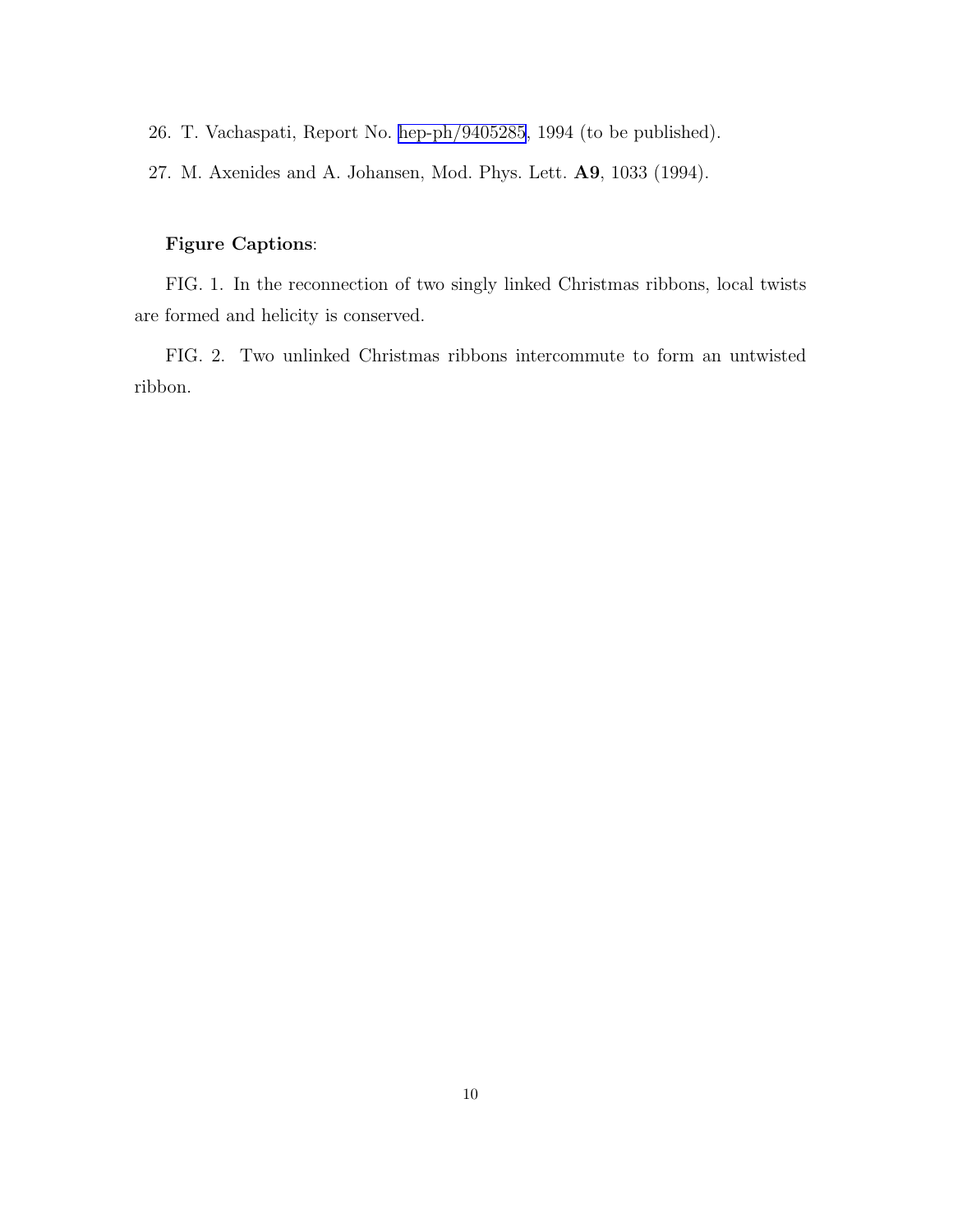This figure "fig1-1.png" is available in "png" format from: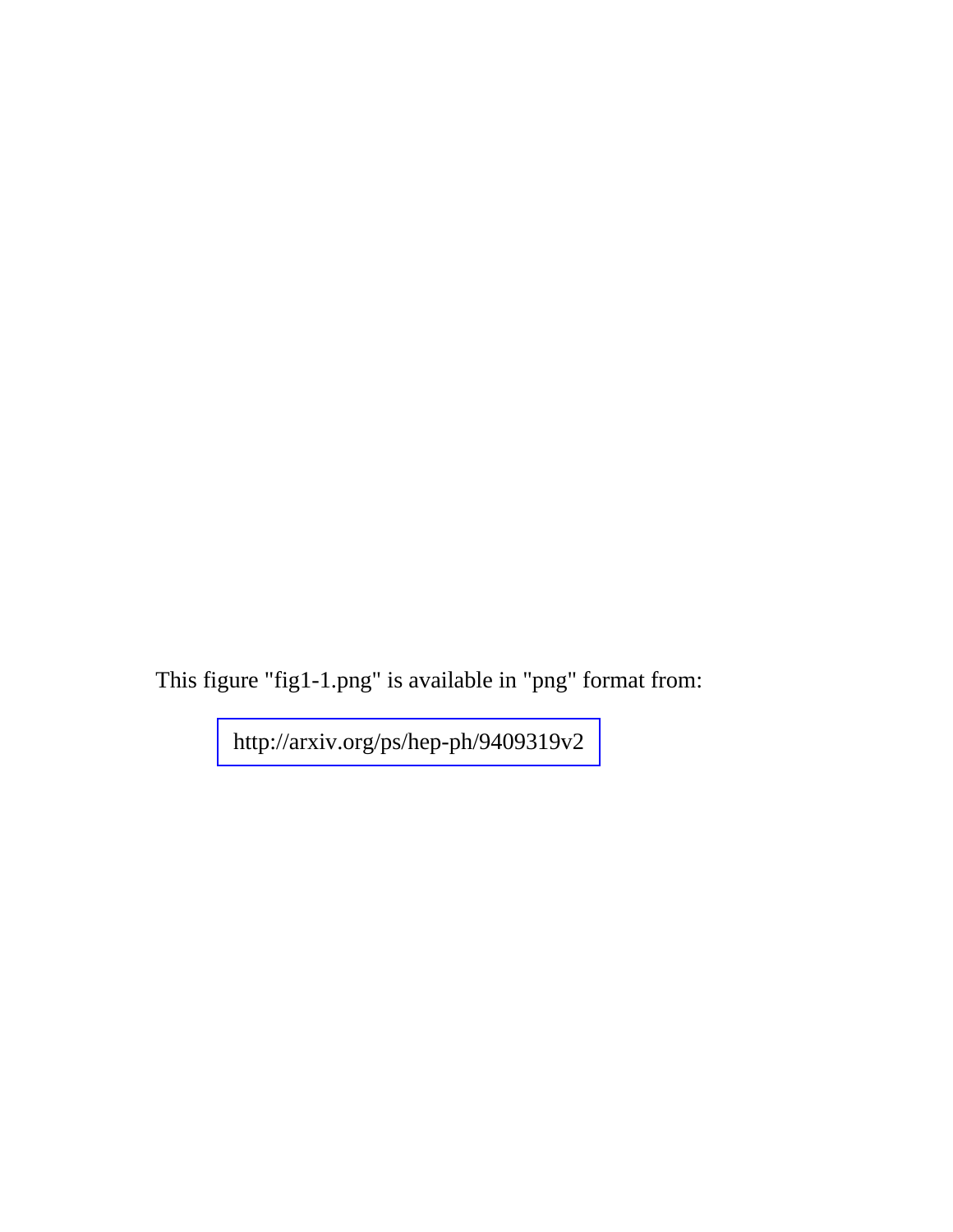This figure "fig1-2.png" is available in "png" format from: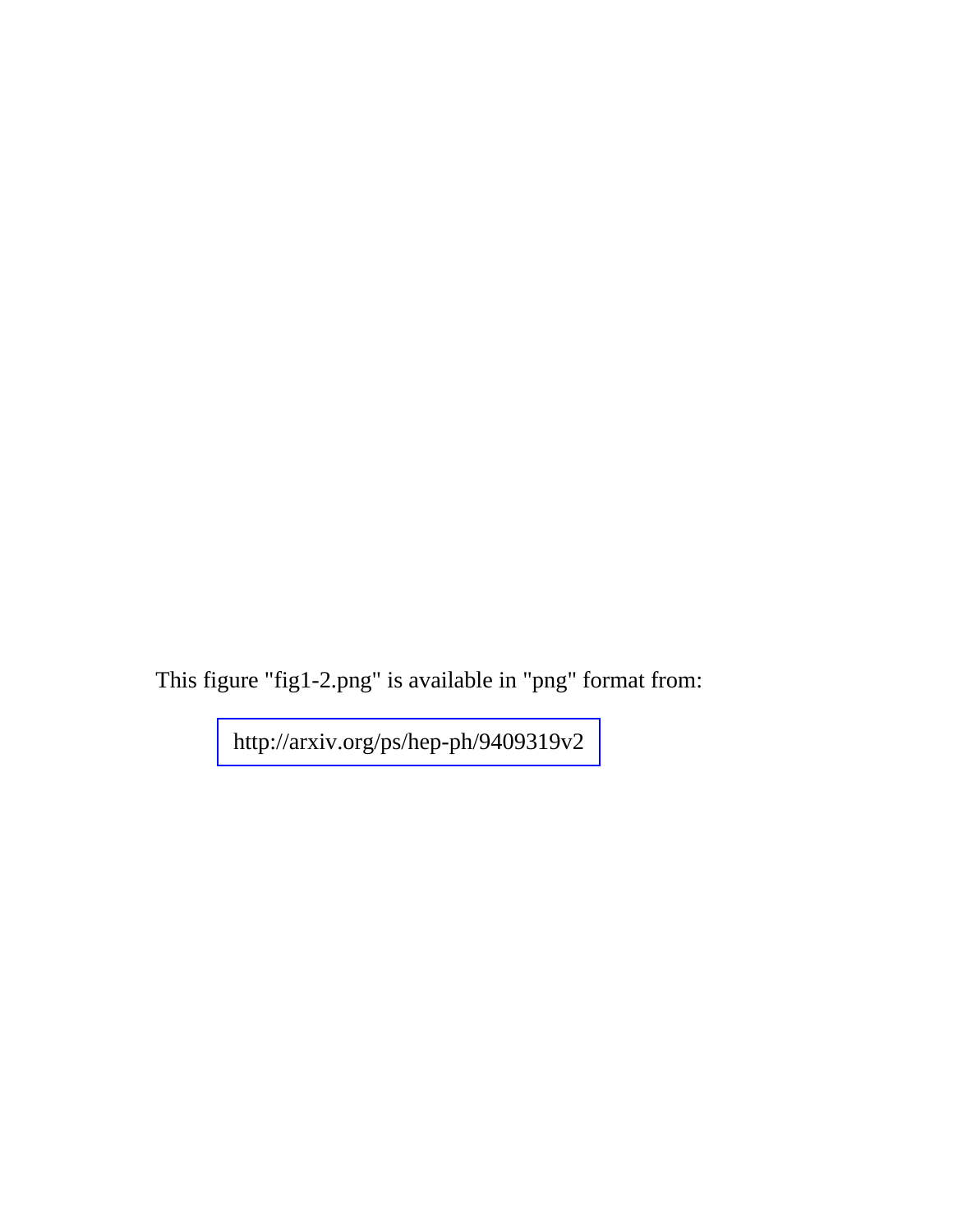This figure "fig1-3.png" is available in "png" format from: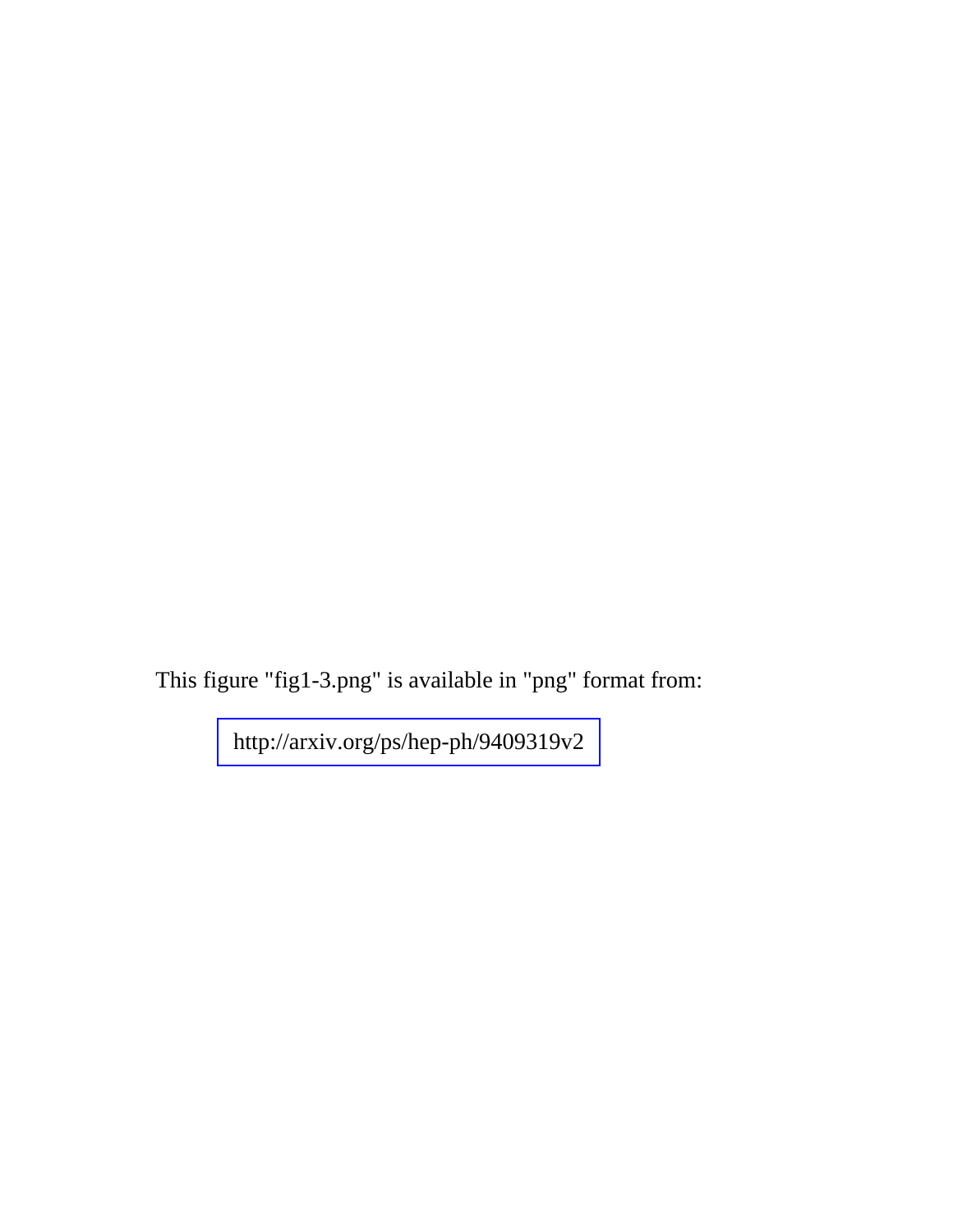This figure "fig1-4.png" is available in "png" format from: